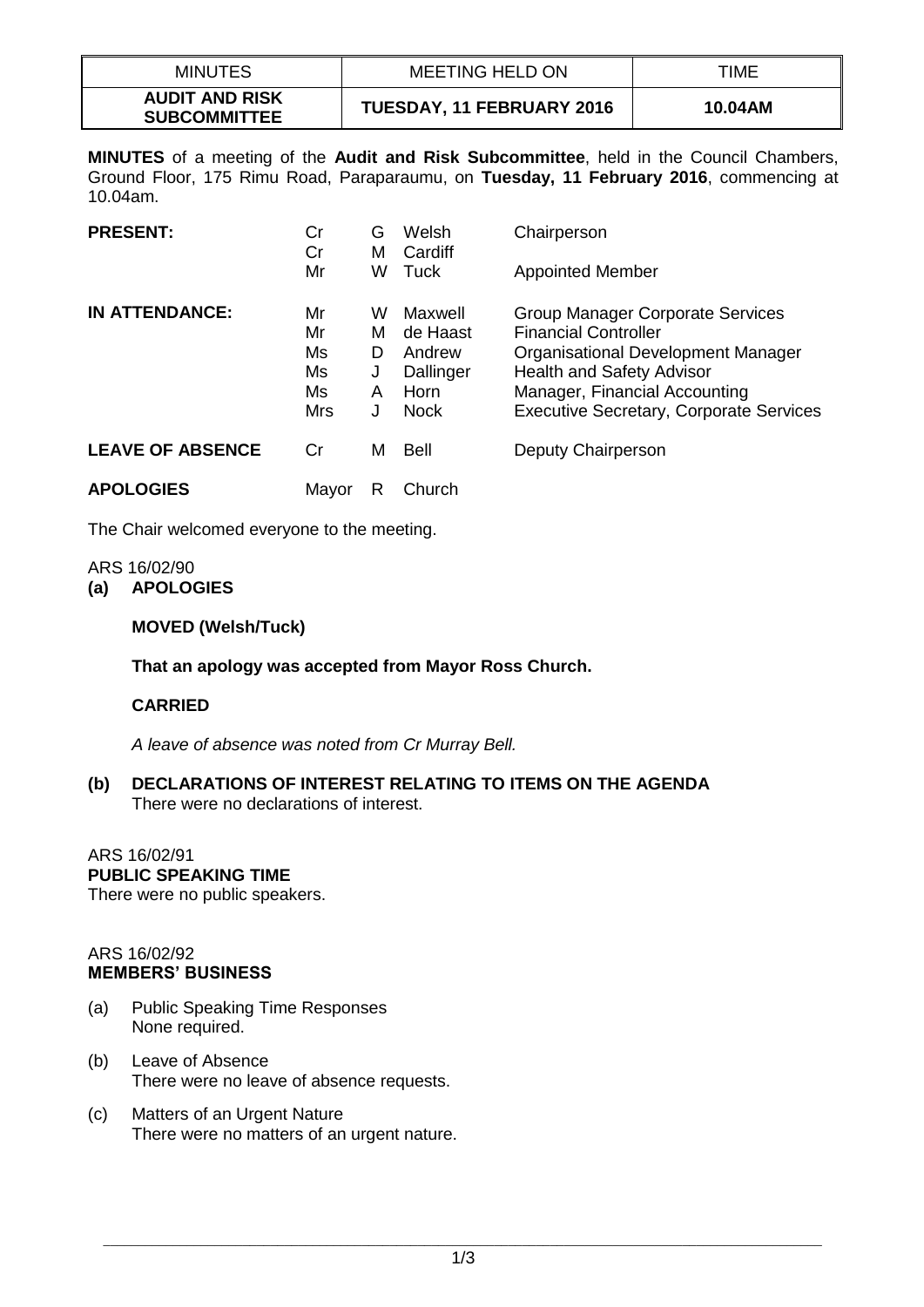| <b>MINUTES</b>                               | <b>MEETING HELD ON</b>    | TIME    |
|----------------------------------------------|---------------------------|---------|
| <b>AUDIT AND RISK</b><br><b>SUBCOMMITTEE</b> | TUESDAY, 11 FEBRUARY 2016 | 10.04AM |

## ARS 16/02/93 **HEALTH AND SAFETY QUARTERLY REPORT (CE-16-1811)**

Dianne Andrew, Organisational Development Manager and Jill Dallinger, Health and Safety Advisor spoke to the report.

It was advised that the Council's Vehicle Replacement Policy would be reviewed and updated with the aim to refrain from further purchase of vehicles with a cardon brake shaft system. The updated Policy would be reviewed by the Senior Leadership Team and reported back to this Subcommittee.

It was agreed that all Councillors be emailed future Agendas of the Audit & Risk Subcommittee for their information.

Members thanked Ms Andrew and Ms Dallinger on a very thorough report and were happy with the decision of an extra resource to help with the increased workload relating to legislative changes.

## **MOVED (Welsh/Cardiff)**

**That the Audit and Risk Subcommittee notes the Health and Safety Quarterly Report for 1 October 2015 – 31 December 2015, included as Appendix 1 to Report CE-16-1811.**

## **CARRIED**

#### ARS 16/02/94

# **REGULAR PROGRESS UPDATE ON 2014/15 KEY AUDIT FINDINGS (Corp-16-1793)**

Mark de Haast, Financial Controller spoke to the report and responded to Members' questions.

## **MOVED (Welsh/Tuck)**

**That the Audit & Risk Subcommittee notes the progress made against the action plans developed to remedy the control findings arising from the 2015 audit, as set out in Appendix 1 of report Corp-16-1793.**

**That the Audit & Risk Subcommittee notes the progress made to address the Information Technology General Control issues raised by Audit, as set out in Appendix 2 of report Corp-16-1793.** 

## **CARRIED**

#### ARS 16/02/95 **TIMETABLE FOR THE AUDIT OF THE 2015/16 ANNUAL REPORT (Corp-16-1797)**

Anelise Horn, Manager, Financial Accounting spoke to the report.

#### **MOVED (Welsh/Cardiff)**

**That the Audit & Risk Subcommittee confirm the proposed timetable for audit of the Council's Annual Report and the Council's Debenture Trust Deed for the year ended 30 June 2016.**

## **CARRIED**